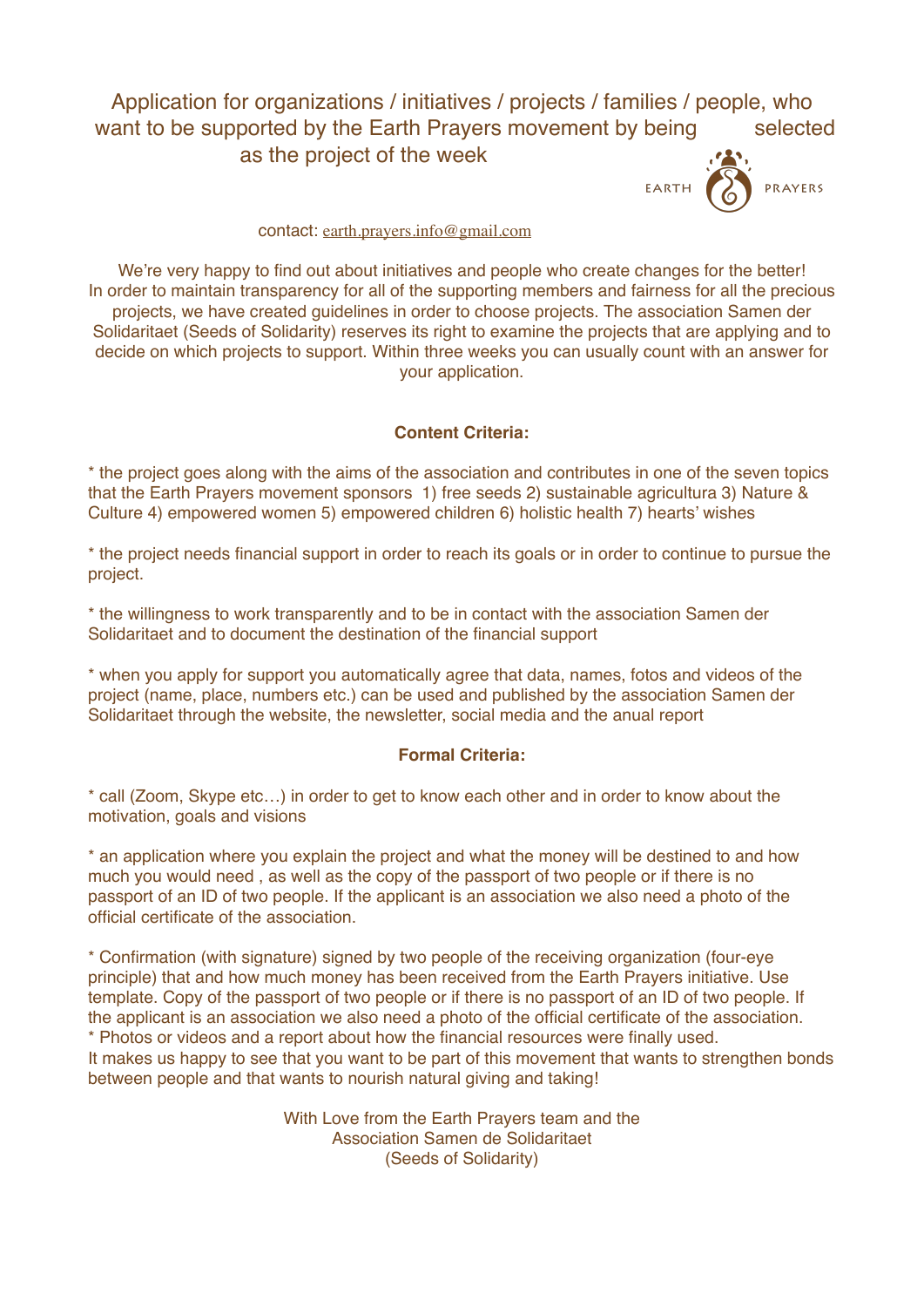To: Association Samen der Solidaritaet (Association seeds of solidarity) Rossmanngasse 40, 8010 Graz, Austria [earth.prayers.info@gmail.com](mailto:earth.prayers.info@gmail.com)



Name: (of two people )(four-eye-principle)

Name of the Organisation or association that applies for support: (only if it is an organisation or association):

We apply for support for the following: (Please first write down the goal that has the highest priority and the money needed in order to manifest it.) (Then you can also write down further goals )

We are also sending you the copy of the passport or the ID of the two people that signed this document. The information, Fotos and videos that we are sharing with the Earth Prayers initiative and the association seeds of solidarity is free for this association to use for Newsletters, Yearly Reports, Calendars and Social Media articles. We also include a copy of the proof of the existence of our association. (Only applies for associations)

We are looking forward to collaborating with Earth Prayers with full transparency. This is why we are going to document very clearly the use of the economic support that we are going to receive. (Through receipts (where possible) and a list of expenses. Through fotos and videos)

Signature: (of two people)

Date: Place: